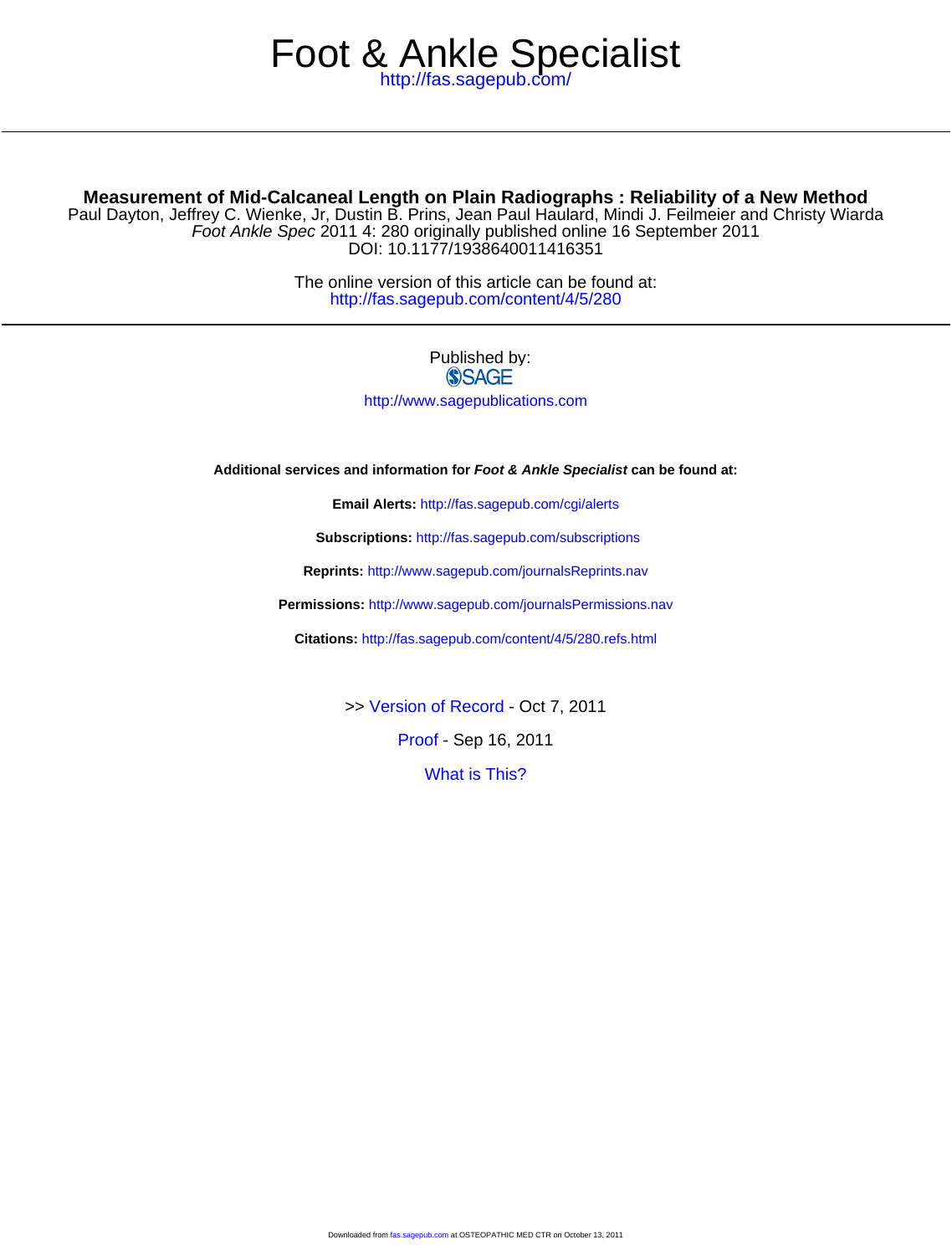# $\langle$  Clinical Research  $\rangle$

# Measurement of Mid-Calcaneal Length on Plain Radiographs Reliability of a New Method

Abstract: *The authors present a new method to reliably measure the length of the mid-portion of the calcaneus. The authors defined the "mid-calcaneal length" as the line connecting the high point of the convex arc of the posterior subtalar joint facet and the low point of the concave arc of the calcaneocuboid joint. Statistical analysis of 810 measurements taken by 6 observers confirmed high intraobserver reliability, interobserver reliability, and internal consistency (Cronbach coefficient* a *= .98) and low error rate (Pearson correlation coefficient = .0001). The authors have used this measurement as a tool to determine the change in calcaneal length after osteotomy lengthening procedures and present it as a tool for clinical practice and research.*

#### **Level of Evidence: Diagnostic, Level III**

Keywords: calcaneus; Evans; length

ross changes in lateral column<br>
length can be interpreted by<br>
midfoot and hindfoot positional length can be interpreted by changes on standing x-ray. However,

a method for fine measurement of calcaneal length on clinical radiographs has not yet been described. A reliable technique to measure calcaneal length before and after surgical lengthening of the lateral column is needed for both research and clinical practice. We propose a new method to assess

change in mid-calcaneal length before and after lengthening osteotomy of the anterior and mid calcaneus.

A review of the literature produced minimal information on calcaneal length measurement. We found no existing radiographic method to quantify the amount of gain or loss in calcaneal length after mid-calcaneal osteotomy. Ari and

Kafa1 examined 160 calcanei excavated from an archeological site in Turkey. They selected 10 bony landmarks and measured lengths to determine whether a reliable ratio existed for overall length of the calcaneus. The observational study used digital photographs of unarticulated calcanei and applied digital measurements. They found that

Paul Dayton, DPM, MS, FACFAS, Jeffrey C. Wienke Jr, DPM, Dustin B. Prins, DPM, MA, Jean Paul Haulard, DPM, MS, Mindi J. Feilmeier, DPM, and Christy Wiarda, MA, BS

the maximum length of the calcaneus correlated to a statistically significant extent with the load arm length, or the distance between the most anterior point of the calcaneus and the most posterior point of the posterior articular facet. Although this measurement may be acceptable when measuring an

A new method [is proposed to measure] the "mid-calcaneal length" by measuring the line from the low point of the concave arc of the calcaneal–cuboid joint to the high point of the convex arc of the posterior facet on lateral plain films" "

> unarticulated calcaneus in the laboratory, it is not applicable to measurement of plain radiographs or in clinical practice.

Sangeorzan et al<sup>2</sup> examined the effect of surgical calcaneal lengthening on several radiographic angles and relationships, including the length of the calcaneus. They measured the length of the calcaneus by using the longest anterior

DOI: 10.1177/1938640011416351. From Trinity Regional Medical Center, Fort Dodge, Iowa (PD, JCW, DBP, JPH, MJF); St Joseph Hospital, Chicago, Illinois (CW). Address correspondence to Paul Dayton, DPM, MS, FACFAS, Trinity Regional Medical Center, 804 Kenyon Road, Suite 310, Fort Dodge, IA 50501; e-mail: daytonp@ihs.org.

For reprints and permissions queries, please visit SAGE's Web site at http://www.sagepub.com/journalsPermissions.nav.

Copyright © 2011 The Author(s)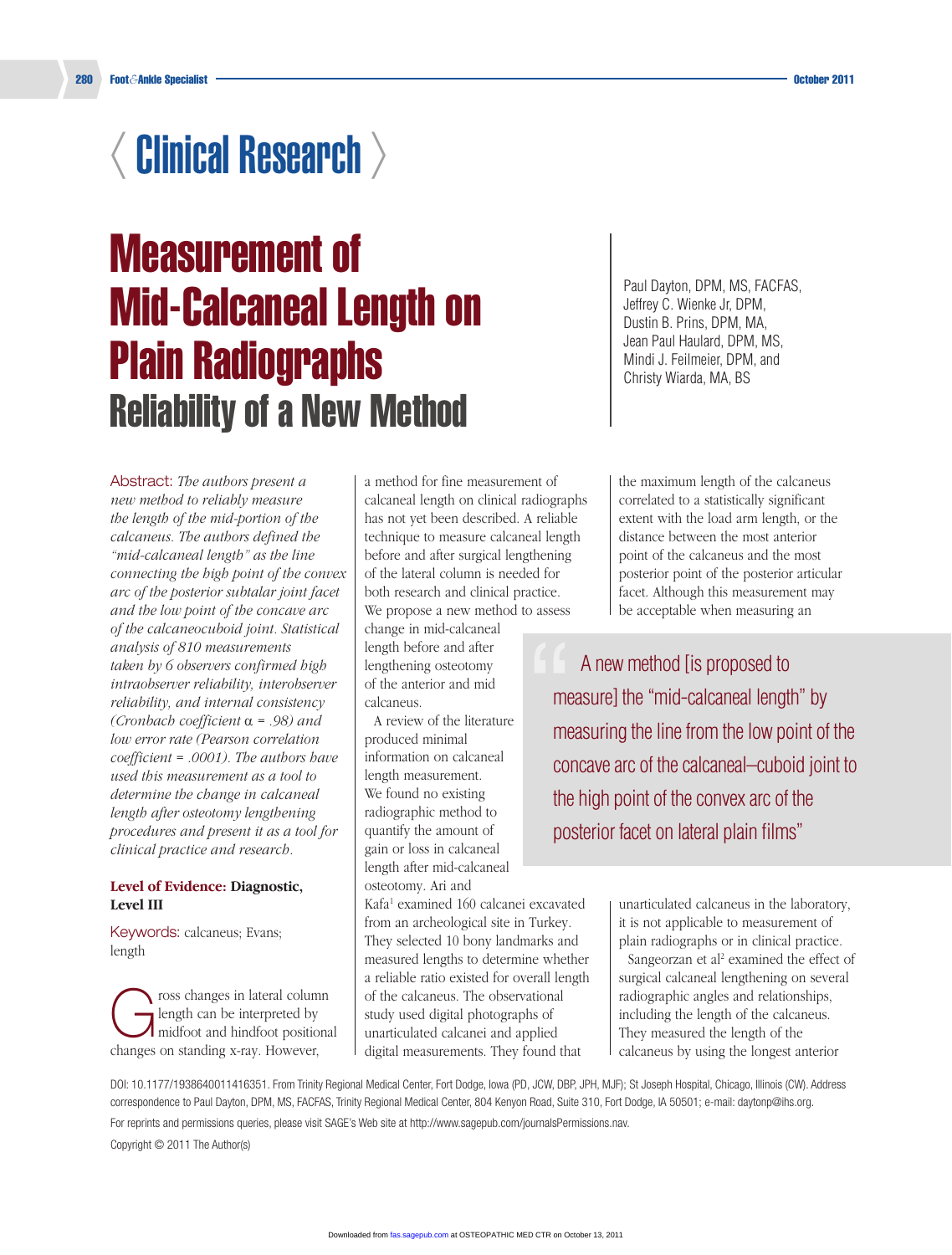to posterior points on the calcaneus on a lateral view. Neither of these studies tested the reliability or validity of the measurement technique they used to determine the length of the calcaneus.

We propose a new method of measuring the "mid-calcaneal length" by measuring the line from the low point of the concave arc of the calcaneal–cuboid joint to the high point of the convex arc of the posterior facet on lateral plain films. In a previous investigation (P. Dayton, unpublished data), we noted this method to be useful and consistent. The purpose of this study is to determine if this measurement has acceptable intraobserver and interobserver reliability and acceptable internal consistency using standard weight-bearing clinical radiographs done at different times.

#### **Methods**

Fifteen patient radiographic records were randomly selected from thousands of files available at Trinity Regional Medical Center. Criteria for acceptable records to be included in the study were the following: 3 lateral weightbearing foot/ankle radiographs taken within 2 to 15 weeks of each other, skeletal maturity of the subject, and absence of calcaneal or subtalar joint pathology. No attempt was made to select normal anatomic specimens other than omitting those that had evidence of trauma or surgery. Patients selected included a variety of foot types, including rectus, cavus, and pronated foot types. No attempt was made to select a particular foot type. Sidedness and sex of subject radiographs were not criteria for inclusion.

A total of 45 weight-bearing lateral films were selected (3 films each, from 15 separate patients). A technologist experienced in lower extremity weightbearing views had taken all radiographs. Selected radiographs were de-identified, randomized, and each assigned a research number. Six observers were asked to participate in the investigation. Observers included 2 attending physicians, 3 residents of different

postgraduate years, and 1 medical student. Observers were instructed to measure "the length of the line from the low point of the concave arc of the calcaneal–cuboid joint to the high point of the convex arc of the posterior facet" for each of the 45 radiographs (15 patients with 3 radiographs each) and record their results. A sample radiograph indicating proper landmarks was reviewed with each observer prior to measuring. Observers were then asked to perform measurement of the 45 lateral radiographs 2 additional times on separate occasions. Observers were blinded as to their initial measurements, and all observations were made in isolation. The same metric ruler was used for all measurements (see Figures 1 and 2).

Following recording and collection of all measurements, individual x-rays were re-identified, and radiographic measurements were grouped by patient. Data were evaluated using Statistical Analysis Software (SAS/ STAT, SAS Institute Inc, Cary, NC) to determine reliability of the method and error rate.

#### **Results**

Six observers, all on different dates and at different times, recorded a total of 810 calcaneal length measurements. Three original weight-bearing lateral radiographs taken between 3 and 15 weeks apart for 15 patients were used for measurement. All patients were skeletally mature. Right or left side was not recorded. All measurements entered into the log by the observers were used in the calculations. No measurements were omitted.

Cronbach coefficient a (CCA) was calculated for raw and standardized data. CCA values were .98 for both data sets (Table 1). Six other data sets were run using different x-ray and observer variables. CCA remained high for all data sets at >.97 for all runs, confirming high consistency of the measurements. *P* value remained <.0001 for all data sets indicating low likelihood of error in the method (Tables 2 and 3).

#### Figure 1.

Illustration of the concept of using the midpoint of the concave arc of the calcaneocuboid joint and the midpoint of the convex arc of the most posterior aspect of the posterior subtalar facet.



#### Figure 2.

Points for measurement marked on lateral x-ray view.





#### **Discussion**

When comparing techniques or procedures in an experimental design, reliable instruments are needed to measure the results. Results will be compromised if the measurement instrument is not reliable and consistent. A good measurement instrument will use standard technology, be intuitive to a variety of observers, use easily identifiable landmarks, and be reproducible.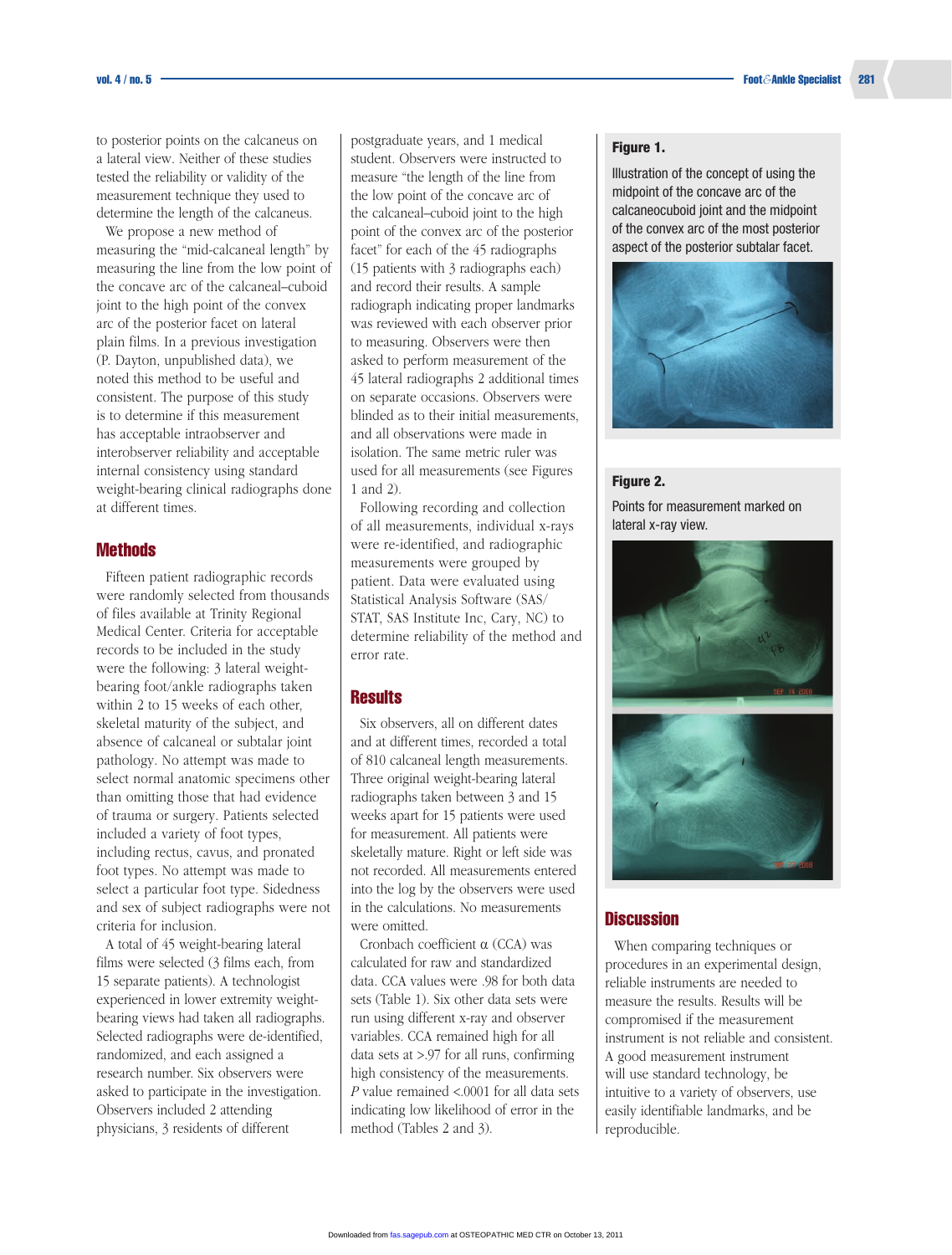#### Table 1.

#### Simple Statistics

| <b>Variable</b>               | N        | <b>Mean</b> | <b>Standard</b><br><b>Deviation</b> | <b>Sum</b> | <b>Minimum</b> | <b>Maximum</b> |  |
|-------------------------------|----------|-------------|-------------------------------------|------------|----------------|----------------|--|
| Observer I                    | 135      | 44.85185    | 3.10156                             | 6055       | 40.00000       | 53.00000       |  |
| Observer II                   | 135      | 42.87407    | 3.47793                             | 5788       | 37,00000       | 51.00000       |  |
| Observer III                  | 135      | 45.43704    | 3.56100                             | 6134       | 37,00000       | 54.00000       |  |
| Observer IV                   | 135      | 43.94815    | 3.42362                             | 5933       | 37.00000       | 52.00000       |  |
| Observer V                    | 135      | 44.02222    | 3.53757                             | 5943       | 38,00000       | 52,00000       |  |
| Observer VI                   | 135      | 44.52593    | 3.53221                             | 6011       | 39,00000       | 53,00000       |  |
| Cronbach Coefficient $\alpha$ |          |             |                                     |            |                |                |  |
| <b>Variables</b>              | $\alpha$ |             |                                     |            |                |                |  |
| Raw                           | .978850  |             |                                     |            |                |                |  |
| Standardized                  | .979336  |             |                                     |            |                |                |  |

#### Table 2.

Cronbach Coefficient  $\alpha$  With Deleted Variable

|                                   | <b>Raw Variables</b>                    |          | <b>Standardized Variables</b>           |          |  |
|-----------------------------------|-----------------------------------------|----------|-----------------------------------------|----------|--|
| <b>Deleted</b><br><b>Variable</b> | <b>Correlation</b><br><b>With Total</b> | $\alpha$ | <b>Correlation</b><br><b>With Total</b> | $\alpha$ |  |
| Observer I                        | .913896                                 | .976542  | .914613                                 | .976830  |  |
| Observer II                       | .947950                                 | .972870  | .948629                                 | .973551  |  |
| Observer III                      | .888937                                 | .979039  | .887922                                 | .979379  |  |
| Observer IV                       | .972615                                 | .970439  | .972581                                 | .971220  |  |
| Observer V                        | .955138                                 | .972194  | .955173                                 | .972916  |  |
| Observer VI                       | .904486                                 | .977119  | .904771                                 | .977773  |  |

In a recent comparison study to determine the potential loss of length of the calcaneous following lengthening osteotomy, we had to develop a measurement instrument for our comparison. No appropriate techniques were available from the current techniques. We developed the "midcalcaneal length" measurement for the

study and undertook this work to test the reliability of the method.

This method of measurement uses standard weight-bearing radiographic views and requires no special equipment. The intraradiograph consistency was very good, indicating that if standard radiographic views are used, the small variations expected between each study

should not affect the validity of the measurement.

We chose landmarks we considered to be easily identified and intuitive. The proximal landmark was the midpoint of the arc of the most posterior aspect of the subtalar joint posterior facet. Finding the midpoint of a small arc is quite easy for most observers. The posterior facet, although inconsistent in shape, is constant in position. In the situation of posterior facet fusion, arthritis, or significant trauma, this measurement may not be possible, especially if the contour of the posterior most surface of the facet is lost. The anterior landmark was the lowest point of the concave arc of the calcaneous at the calcaneal–cuboid joint. Again this point was easily identified and intuitive to the observers. Slight variations in radiographic position did not affect the ability to identify this point.

Our results and analysis show that this method is consistent between observers  $(CCA = .98; P < .0001)$ . It is also consistent and reproducible for the same observer on different days.

One shortfall of this technique is that it does not include the posterior calcaneous or landmarks farther forward on the lateral column. Therefore, this method cannot be used to measure changes is the posterior body length. Additionally, it will not be useful in measuring the overall lateral column length for such procedures at distraction arthrodesis of the calcaneal–cuboid joint. This method is most applicable to anterior and mid calcaneal osteotomy changes. The focused area of measurement is a benefit as it limits variability inherent in larger anatomic spans that cross joints. The fact that no joints are crossed and a short span is measured may be the reason for the excellent reproducibility we noted.

#### **Conclusion**

A new method of measuring midcalcaneal length is presented. This technique was found to be reliable and reproducible when performed by a variety of observers. This method will be useful for clinical research and comparison of procedures that alter